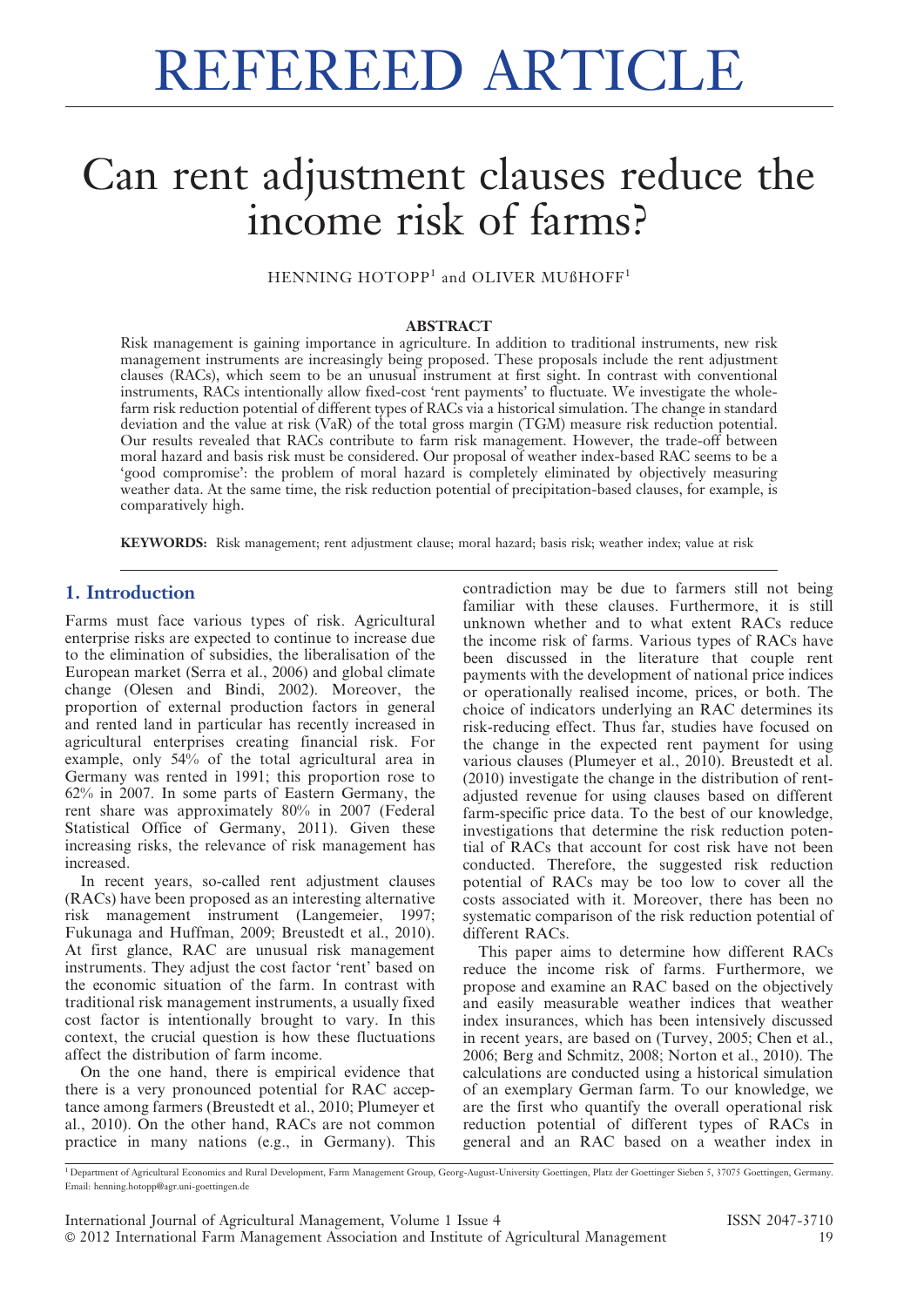particular. The results allow us to conclude as to whether a risk-reducing effect explains the low acceptance of RACs. We do not investigate whether landowners and farmers will accept RACs.

## 2. Rent adjustment clauses (RACs)

#### Systematisation of RACs

There are two major types of compensation for rented land: natural and monetary rent payments. Today, the fixed-rent payment is the most common type of monetary rent payment in Germany and in many other countries (Otsuka et al., 1992; Barry et al., 2000; Fukunaga and Huffman, 2009). 'Fixed rent' denotes that a fixed payment must be made to the landowner independent of the farm's performance. However, cropyield-dependent rent payment systems are still widespread in many developing countries, such as Ethiopia and Madagascar (Kassie and Holden, 2007; Bellemare, 2009). Moreover, this method of payment still plays an important role in the agricultural sector of the USA (Allen and Lueck, 1999).

The RAC recently discussed therefore are not based on a completely 'new' idea. With an RAC, the annual rent payment is contractually linked to the development of a particular indicator. The contracting parties can freely decide on these indicators and the design of the contract. Some types of RACs that use on-farm indicators are similar to sharecropping contracts in the USA (Langemeier, 1996) and contract farming in the UK (Stockdale et al., 1996). Figure 1 classifies various types of RACs.

In principle, RACs can be divided into two groups of clauses: performance and sliding. Performance clauses allow the landowner and the farmer to renegotiate the rent when a measurable event (e.g., under- or aboveaverage yields in crop production) occurs before the end of the regular lifetime of the contract. The possible rent adjustment, upon which the landowner and farmer agree, must be communicated to the respective parties. In addition, new negotiations must be scheduled and conducted. Therefore, this type of RAC is relatively expensive. In addition to renegotiations, the relationship between landowners and farmers can be negatively influenced. Accordingly, the practical applications of performance clauses appear to be limited.

Sliding clauses do not necessitate renegotiations after the conclusion of the contract; rather, the rent payment is adjusted automatically depending on the performance of a predetermined indicator (Langemeier, 1997; Plumeyer et al., 2010). The indicator upon which the sliding clause is based is measured either externally or internally (Langemeier, 1996; Breustedt et al., 2010). For example, the external group includes the 'price index clause' in which the rent adjustment is based on national and objectively measured price indices. The internal group includes a clause in which the rent adjustment depends upon the on-farm revenue generated from crop production.

One can expect that the clauses based on external indicators have smaller risk-reducing effects than clauses based on internal indicators. The indices applied in the price index clause aggregate data at a national or regional level and the overall success of an individual farm makes only a small impact. In addition, price indices are only available with a certain time delay; therefore, the rent may be based on data from a previous period. Thus, situations emerge in which rent payments increase due to developments in aggregated product price indices, although the success of single farm may have deteriorated. The remaining risk for the farmer that an RAC cannot eliminate is referred to as 'basis risk'. On the cost side, the RACs based on external indicators have a relative advantage over internal indicators.

The price index clause only determines small costs for information and control because the Federal Statistical Office transparently and objectively set external price indices. Furthermore, in most cases, these indices are freely available. However, the risk of rent adjustment operator manipulation emerges in clauses based on internal indicators. The key term here is 'moral hazard' (Ghatak and Pandey, 2000; Allen and Lueck, 1999). Moral hazard describes a situation in which the landowner cannot be sure that the farmer has not manipulated the rent-adjustment-relevant indicator.



Figure 1: Classification of RACs

ISSN 2047-3710 International Journal of Agricultural Management, Volume 1 Issue 4 20 **2012** 2012 International Farm Management Association and Institute of Agricultural Management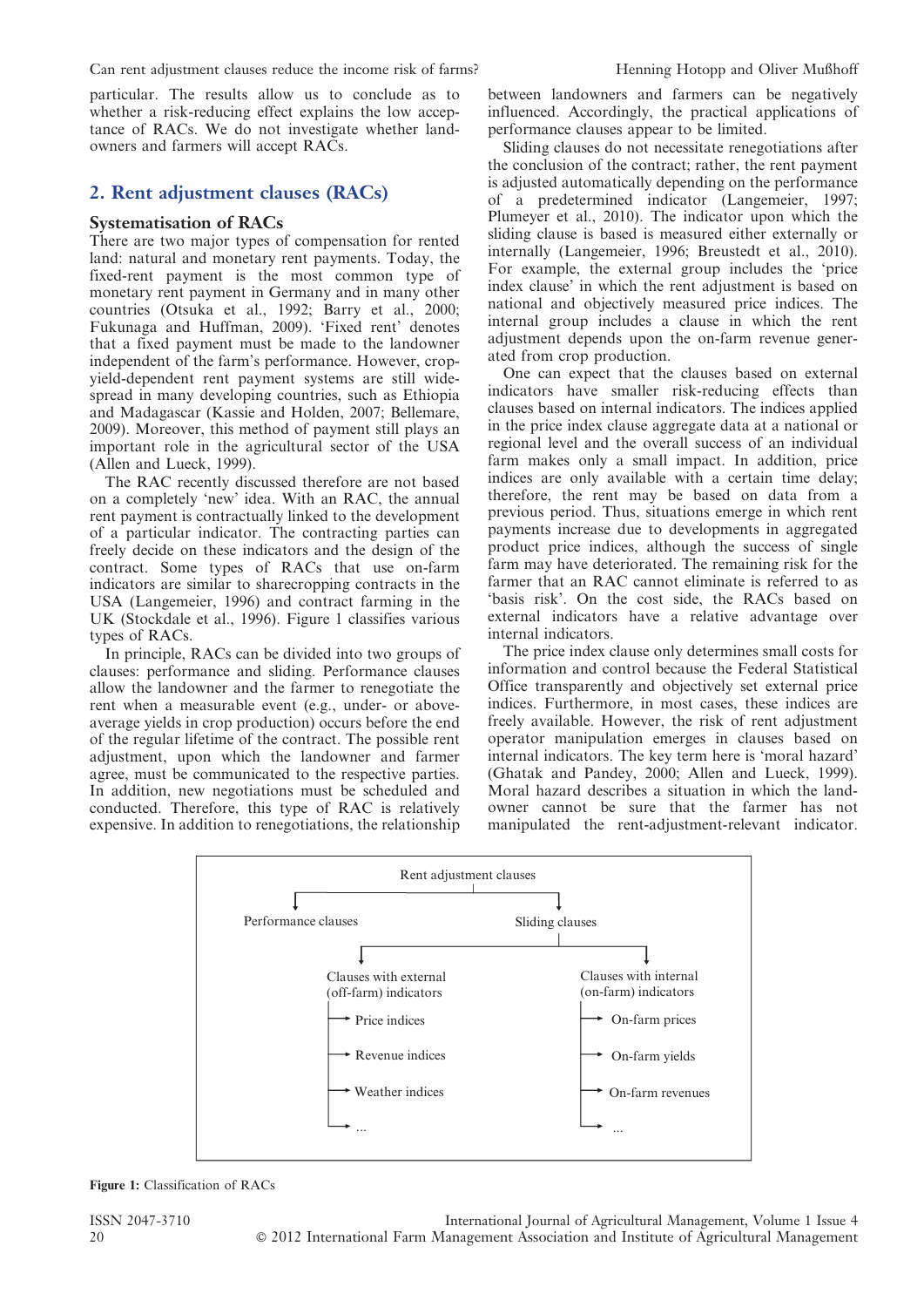Instead, the landowner must either trust that the farmer has not manipulated the indicator values used for the RAC (Allen and Lueck, 1999) or he or she must conduct a high control effort. The costs of moral hazard include increased monitoring costs for the landowner and the farmer's unavoidable self-serving manipulation of his or her success.

A promising alternative to the aforementioned RAC is the use of a weather index as an external indicator for an RAC. For example, weather indices are used to underlie so-called weather derivatives (Turvey, 2005; Musshoff et al., 2011). In this situation, the total precipitation of the main growing season measured at an official weather station affects rent adjustment. When comparing the weather index clause with the previously discussed RAC, the following picture emerges. First, a weather index clause is advantageous because there is no risk of tampering with data (in contrast to internal indicators). Second, the required weather data can be obtained without a time delay, especially compared with the price index clause. Third, the risk reduction potential should be higher than the price index clause because the national indices are 'further away' from single-farm success than weather events such as rainfall. In summary, the cost of a weather index clause should be lower than that of clauses with internal indicators. The expected risk reduction potential, however, is higher in weather index clauses compared with clauses including external indicators (e.g., a price index clause).

The basis risk is the residual risk that remains with the farmer when an RAC is used. Three different sources can be distinguished from each other:

- The geographical basis risk arises when there is a geographical difference between the location at which the externally measured value and the corresponding indicator value on the farm are measured. This risk results in an imperfect correlation (Vedenov and Barnett, 2004;  $\overline{X}u$  et al., 2008). With regard to weather index clauses, an imperfect correlation means that weather patterns can vary between the reference weather station and the location of agricultural production. In terms of the revenue index clause, the rent adjustment will be determined based on average prices and the returns of several farms in a region. Depending on the size of the reference region, the economic success of an individual farm may differ greatly from the average success of the other farms in the region.
- The basis risk of production emerges when one indicator measured at the place of production is not perfectly correlated with the overall success of the farm (Musshoff et al., 2011). For example, wheat revenue may represent the economic success of a farm depending on the actual production of wheat and the correlation of the individual gross margins of different production methods.
- Another basis risk arises when the indicators of a previous period are used to determine rent adjustment due to a lag in data availability. Therefore, the RAC may be based on external revenues that require the actual production period data that is not available at the time of the rent payment determination. If the yield data of a previous period has a lower

Henning Hotopp and Oliver Mußhoff Can rent adjustment clauses reduce the income risk of farms?

correlation to the current farm success than to that of the current production season, then a loss in the risk reduction potential may emerge.

The implementation of an RAC comes with a tradeoff between risk reduction potential, on one hand, and moral hazard as well as information and monitoring costs, on the other.

#### Description of the analysed RAC No rent adjustment (fixed rent)

A fixed rent does not require a rent adjustment. A payment at time  $t(R<sub>t</sub>)$  is defined in the rent contract as the basic rent  $(R_B)$  and remains constant over time:

$$
R_t = R_B \tag{1}
$$

The fixed rent is generally widespread and occurs in Germany in particular because the rent payment is easy to administer and communicate (Stockdale et al., 1996; Sanjuán et al., 2009; Plumeyer et al., 2010).

#### RAC based on revenues

A rent adjustment in the amount of the percentage of change in the observed value of a revenue index  $(RI_t)$ compared with the base value of the revenue index  $(RI_B)$ is made for the RACs based on revenues. The observed revenue index value is the product of current crop prices  $(p_t)$  and yields  $(y_t)$  and moreover is derived from a contractually agreed base crop price  $(p_B)$  and a base yield  $(y_B)$ , which may correspond with the long-term average values (Langemeier, 1996; 1997). The annual rent is calculated as follows:

$$
R_t = R_B \cdot \frac{RI_t}{RI_B} = R_B \cdot \frac{(p_t \cdot y_t)}{(p_B \cdot y_B)}\tag{2}
$$

Many design variants are conceivable for revenuebased rent adjustment. In addition to the choice of the revenue index base value, the following fundamental questions must be answered:

- Should the revenue relate to a particular crop or a mix of crops?
- Should the database be measured internally or externally?
- If the internally measured revenues are relevant, then should the RAC include a deductible?
- If the externally measured revenues are relevant, then which data aggregation level should be used?

To achieve the highest possible risk reduction, first it is reasonable to weight the revenue of each production process with its respective share in the production program. However, individual components of the production program may change over time. Such an RAC would involve a corresponding adjustment effort and could possibly be more difficult to communicate to (non-agricultural) landowners. Therefore, implementing an RAC that is based purely on the revenue of a dominant reference crop would be easier than using a RAC based on a crop mix.

The use of internally measured revenues is connected with the problem of moral hazard, which can be counteracted in two ways: by implementing a deductible or with externally measured revenues. A deductible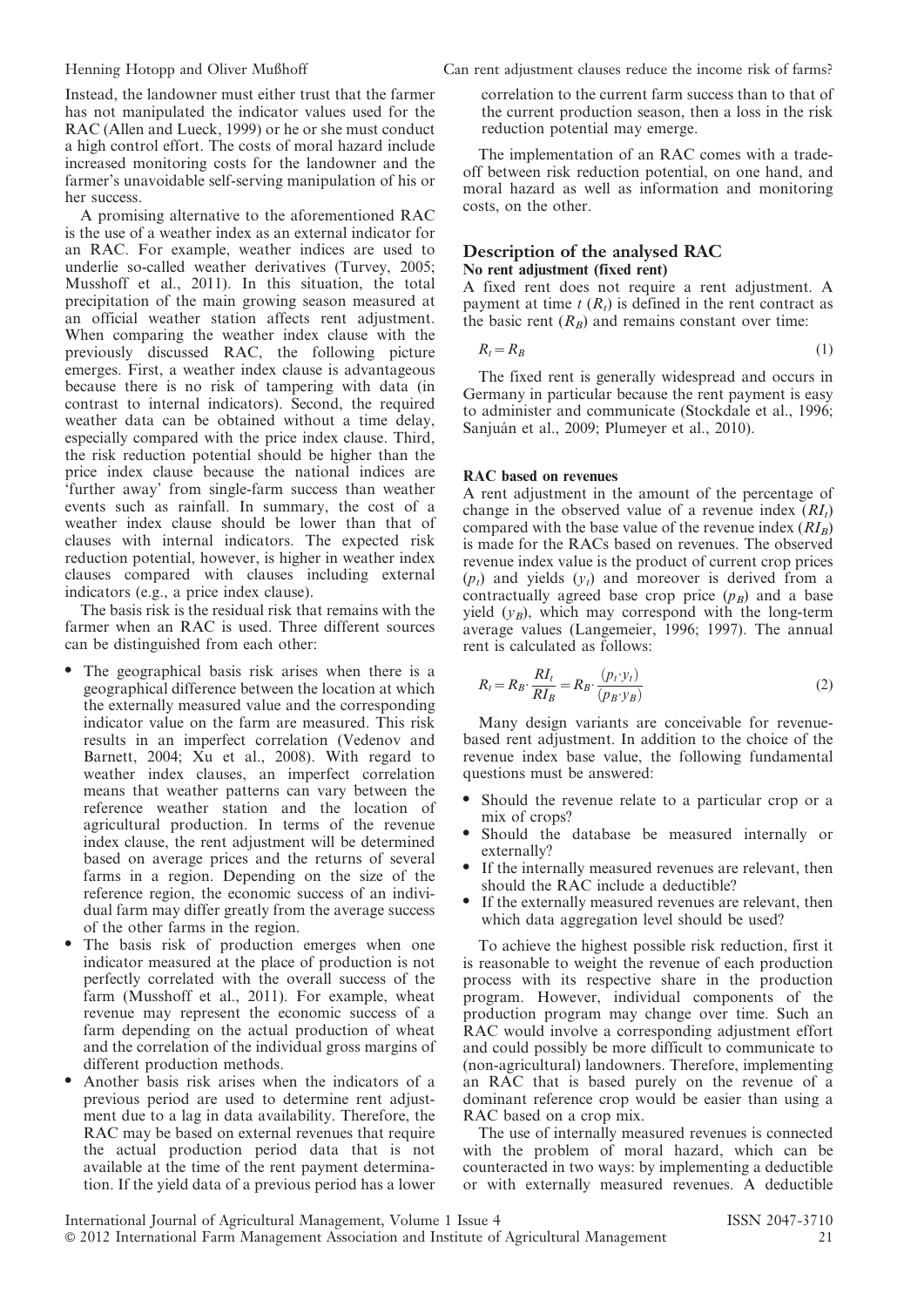Can rent adjustment clauses reduce the income risk of farms? Henning Hotopp and Oliver Mußhoff

means that a margin is set within which the indicator value may fluctuate without a rent adjustment. Because the portion of risk that is passed on to landowners decreases, incentives exist such that the farmer must seek to maintain a successful farm despite the RAC. Moral hazard can be completely avoided with external revenues. The risk reduction potential of the RAC is expected to decrease as the aggregation level increases. Note that the receipt of external relevant data can be delayed.

Thus far, we have focused on RACs based on revenues. Note that rent adjustments can be coupled with the development of a more disaggregated variable such as prices or yields (Langemeier, 1997). This coupling makes a clause easier to communicate and reduces the problem of delayed data availability. At the same time, however, the risk reduction potential is negatively affected (Langemeier, 1996).

#### Price index clauses

The price index clause uses national indices to derive rent adjustments. In this case, the determination of the RAC is based on three external indices (Plumeyer et al., 2010) published by the Federal Statistical Office of Germany. These include a Consumer Price Index (CPI), a Producer Price Index (PPI) and an Input Price Index (IPI). The percentage change in the indices with respect to the previous year ( $\Delta CPL_t$ ;  $\Delta PPI_t$ ;  $\Delta IPI_t$ ) is required to determine the rent adjustment. The annual rent is calculated as follows:

$$
R_t = R_B \cdot \left( 1 + \frac{\Delta CPI_t + \Delta PPI_t - 0.5 \cdot \Delta IPI_t}{2} \right) \tag{3}
$$

It is necessary to individually clarify to which index one refers. For example, it is possible to revert to the national producer price index for industrial products but the national producer price index for agricultural products (which is specific to agriculture). Moreover, it would be conceivable to use regional-specific indices rather than national-specific ones (Plumeyer et al., 2010). When using price indices, the problem of delayed data availability is particularly relevant.

#### Weather index clauses

In a weather index clause, the rent is linked to one or more weather variables. The rent adjustment is calculated as the percentage deviation of the measured weather index  $(WI_t)$  in the respective production season from the contractual base weather index  $(WI_B)$ . The annual rent payment is calculated as follows:

$$
R_t = R_B \cdot \frac{WI_t}{WI_B} \tag{4}
$$

There are various design options for weather index clauses. In addition to the choice of the base weather index, the following fundamental questions must be answered:

- Which weather variable is the base of the rent adjustment?
- Which weather station is the reference weather station?

The average temperature, precipitation, or both during a specific period of time is a plausible choice for a weather variable. A composite index derived from various weather variables can account for the small amounts of precipitation that lead to higher yield losses at high temperatures compared with low temperatures. Therefore, a composite index is expected to have a greater risk reduction potential than a weather index that only refers to the total precipitation of the main growing season. At the same time, a composite index is more difficult to communicate to contract partners because its calculation is more complex (Turvey, 2005). For this reason, it is reasonable to remain with a single index.

Initially, the farm's weather station, which is in close proximity to its agricultural land, is an interesting choice for a reference weather station. The weather data measured from the land should correlate with the success of the farm better than the weather stations that collect data from a distance. However, moral hazard accompanies the use of internally measured weather data. This problem can be avoided by using externally and objectively measured weather data from commercial weather stations.

#### 3. Database and methodological approach

#### Gross margin time series for the sample farm

We investigated the risk-reducing effect of various RACs for an exemplary arable farm using the research farm at the University of Goettingen. The research farm is interesting for several reasons. First, the percentage of the rented area that comprises the arable land is relatively high (98%); thus, financial risk is particularly relevant. Second, it is a purely arable farm; therefore, its success is entirely dependent on fluctuations in cash crop production because land-based production is its only source of income. Other farming systems (e.g., animal husbandry or pasture farming) generate additional income that is not directly associated with land management. These systems might create a 'natural hedge' through the diversification of production that would reduce the risk of the farm. In addition, the relevant data is well documented. The farm has 420 hectares (ha) of arable land with an average of 69 soil quality points<sup>2</sup>. The soil types range from chalk to clayey loams. The farm's primary crops are winter wheat, winter barley, winter canola and sugar beet. On average, they are grown on 55%, 15%, 10% and 20%, respectively, of the arable area. Our analysis does not consider crops grown on an area of less than 5 ha and those grown on experimental areas. The long-term average annual rent paid is \$351<sup>3</sup> per ha. The rent payments account for approximately 20% of the total operating costs.

The total gross margin (TGM) is the relevant business performance indicator whose volatility is reduced. No differences arise with respect to the risk reduction potential of the RAC when we use a profit or cash flow instead of the TGM because the difference is located

<sup>&</sup>lt;sup>2</sup> According to the relative German soil quality classification scheme, which ranges from zero to 100 points.

 $3$ At the time of writing (late 2011)  $\in$ 1 was approximately equivalent to £0.88 (pound sterling) and US\$1.40 (European Central Bank).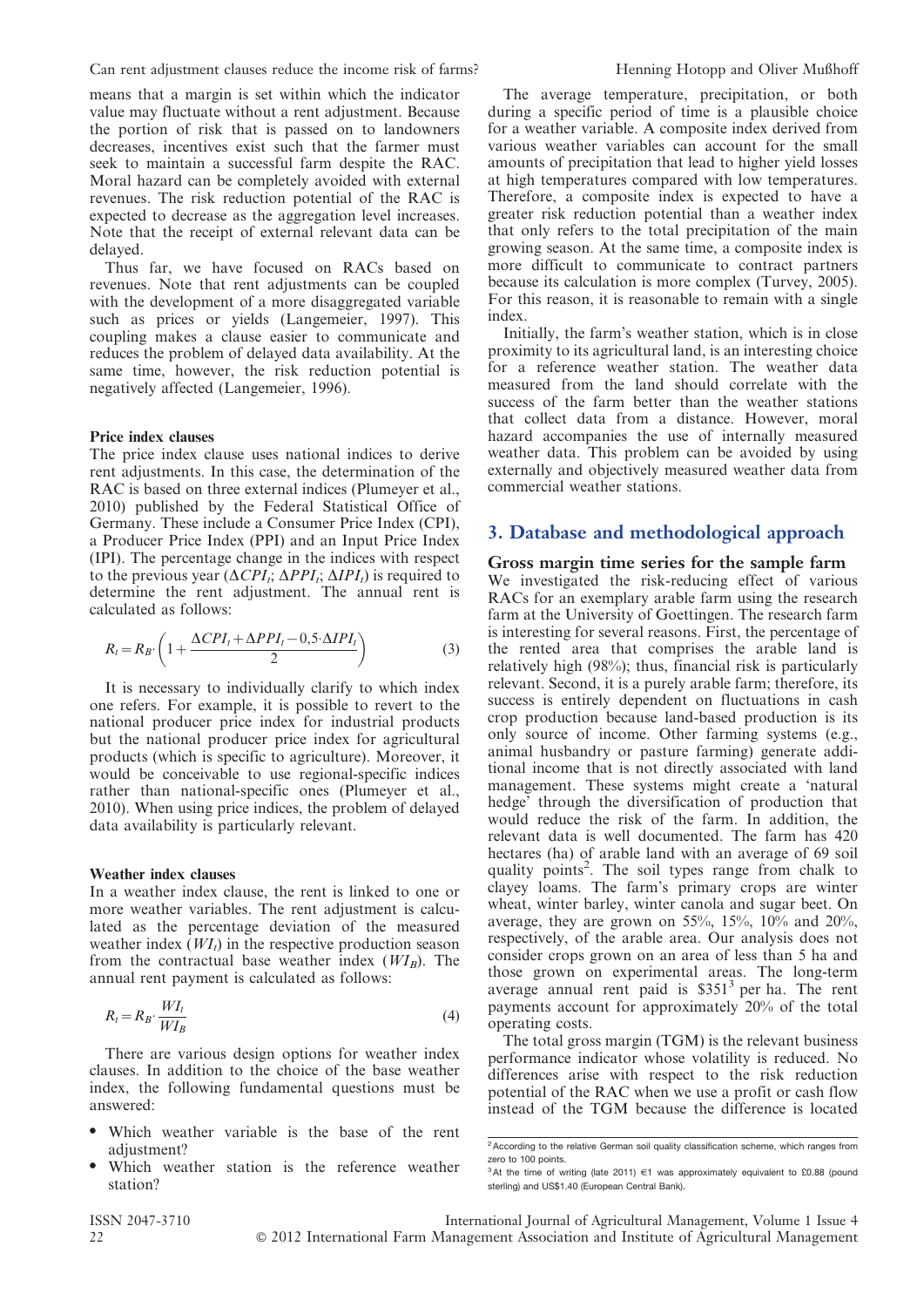

Figure 2: Time series of the TGM

only in constant fixed-costs or constant depreciation. Therefore, we determine a TGM time series for the sample farm (see Figure 2). The market prices and physical yield of the main crops were obtained from the appendix of the balance sheet from 1989 to 2009. Because research projects might distort the cost sections of these balance sheets, we used the variable costs that are published in the annual benchmark gross margins (Chamber of Agriculture, Lower Saxony (FID), different volumes) by the Agricultural Chamber of Lower Saxony, the federal state where the farm is located. The costs include expenses for fertiliser, pesticides, and machinery costs; rent costs are not included. The mean annual TGM before considering the rent payments was approximately \$427,214 or \$1,017 per ha. With regard to Figure 2, it becomes clear that TGM is subject to significant fluctuations over time.

The time series of the TGM without rent payment has a minimum of \$570 per ha and a maximum of \$1,490 per ha.

#### Relevant data for implementing an RAC

This section focuses on the data necessary to determine the risk-reducing effect of the following types of RACs:

The fixed-rent payment provides a reference. In the following section, we describe the data used to calculate RACs. The data were collected for a period corresponding with the considered gross margins.

#### Internal price and yield time series

For the RAC based on product prices and crop yields (see Equation 2), each of the grown cultures can be considered as base. We linked the rent adjustment to the prices and yields of winter wheat because it was grown in each of the past years and has the largest share of cultivated cropland on the research farm (on average 55%). Furthermore, winter wheat is very common in many parts of Germany. In 2010, approximately 28% of German agricultural land was used for its cultivation (Federal Statistical Office of Germany, 2011). The longterm average sales price of wheat was \$20.88 per decitonne (dt), which formed the base crop price  $(p_B)$ . The base yield  $(y_B)$  was the long-term average yield of wheat, which was 80.3 dt/ha.

#### External price and yield time series

Externally measured product prices and yields are needed for RACs based on external revenues. As in the case of the RAC with internal data, we used wheat prices and yields because of the aforementioned advantages and the easy access to the necessary longterm off-farm product prices and yield data.

To show the effects of the geographical basis risk associated with the revenue index clause, the required off-farm data was analysed using two aggregation levels. State-level data (Food and Agriculture Organization of the United Nations (FAOSTAT), 2011; Federal Statistical Office of Germany, 2011) as well as the federal state level data of Lower Saxony are used (FID, different volumes; Lower Saxony Statistical and Communication Technology Centre (LSKN), 2011). An additional reduction of the data aggregation level is not practical for several reasons. First, such data is not often published on the community level. Second, arrangements between farmers can occur on community level. Therefore, moral hazard cannot be excluded. In contrast, the data on the state and federal state levels are not related to moral hazard and are often accessible free of charge. However, they are only available after a time delay.

We considered two situations with regard to this time delay. First, if there is no time lag, then the rent adjustment is based on the price and yield data of the same year. Second, the price and yield data of the previous year must be used. Therefore, we revert to the external price and yield data of 1988 to 2009.

#### Price index time series

In accordance with Plumeyer et al. (2010), we chose the time series for three indices calculated by the German Federal Statistical Office (see Equation 3) to determine the risk-reducing effect of the price index clause. Specifically, we chose the following indices:

- The consumer price index for Germany (CPI);
- The index of producer prices for vegetable agricultural products (PPI);
- The index of purchase prices for agricultural inputs (IPI).

The CPI measures the trends of prices for German goods and services annually (Federal Statistical Office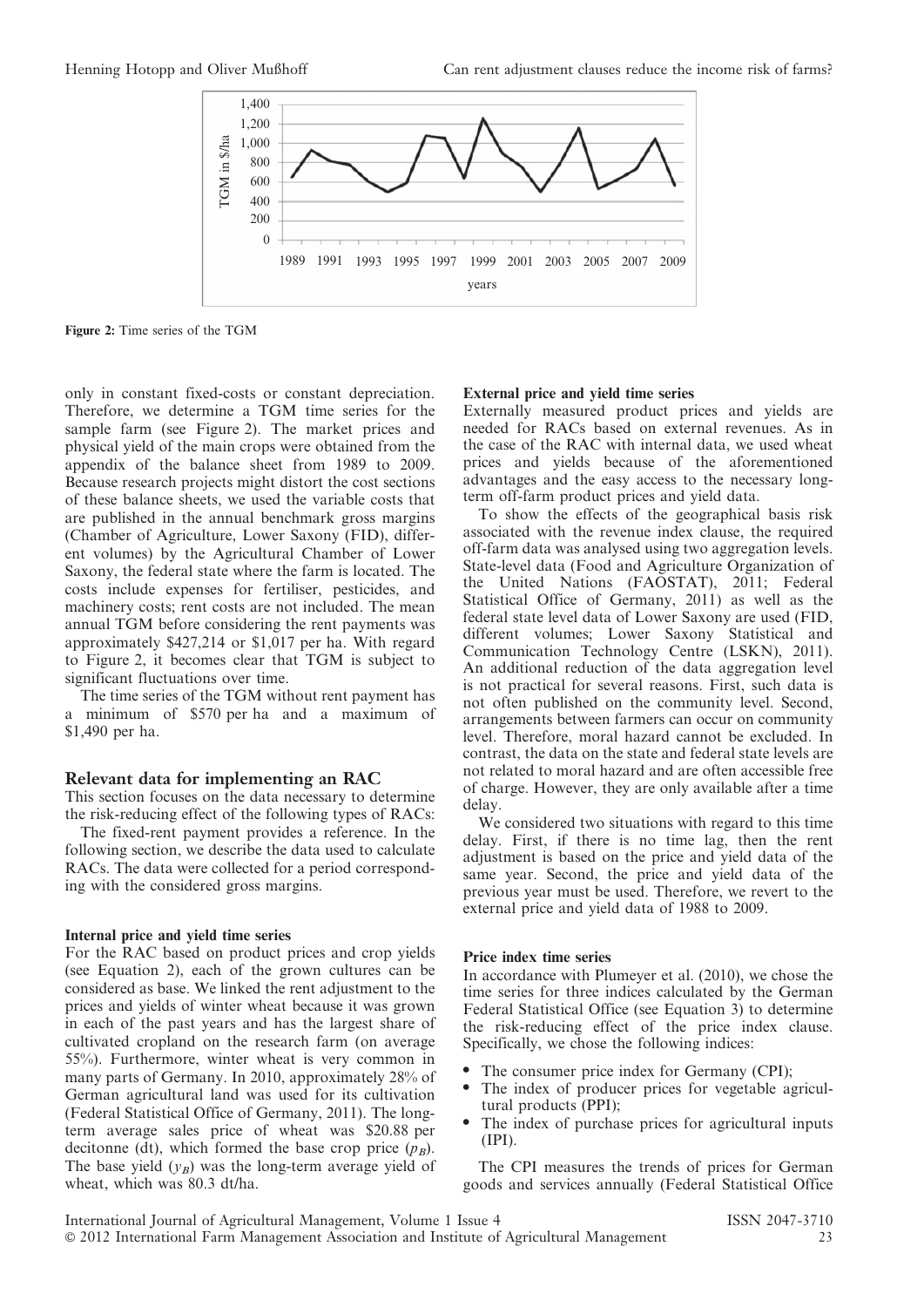of Germany, 2011). The CPI should account for the landowner's perspective. Not all goods and services in this price index are directly related to agriculture (e.g., the cost of movie tickets). The PPI describes the development of the prices of vegetable products (Federal Statistical Office of Germany, 2011). In addition, we used the IPI index to indicate the development of the purchase prices of agricultural inputs such as fuel or fertiliser (Federal Statistical Office of Germany, 2011). The PPI and IPI should display the farmer's situation.

#### Weather time series

Weather data was required to determine the hedging effectiveness associated with weather-related index RACs (see Equation 4). At a weather station in Goettingen, 5 km away from the farm, average daily temperature and daily precipitation were measured. Data are available for the period from 1988 to 2009 (Institute of Soil Science, 2011). Average temperatures were calculated monthly, whereas rainfall sums were calculated for periods of one and two months (Itoh et al., 2009). Subsequently, we examined whether the weather variables are strongly correlated with the operational TGM.

The highest correlations between TGM and singlemonth precipitation were 0.30 for the 'February of the harvest year' and 0.28 for the 'October of the sowing year'. The two-month total precipitation of these months combined has the strongest positive correlation with the TGM (0.36). This strong correlation is because the arable land has soil with a high capacity for holding water. Thus, the rainfall in the aforementioned months is needed for soil 'water storage' and replenishes the plants in the spring. Only March had a monthly average temperature that was positively correlated with the TGM (0.26). This finding may be because the early warming of the soil extends the growing season and positively affects plant growth.

We compared the single-month precipitation of October and February with their sum to examine the basis risk of production. Furthermore, we used the average temperature of March as a weather index clause indicator.

We examined data from different weather stations to investigate the geographical basis risk. In addition to data from Goettingen, we used data from weather stations in Hanover and Magdeburg (German Meteorological Service (DWD), 2011) that are located 104 linear km and 135 linear km away, respectively. The correlation between the TGM and the rainfall in October and February was 0.22 for the weather station in Hanover and 0.17 for the weather station in Magdeburg.

#### Historical simulation

A historical simulation was performed to determine the risk reduction potential of the RAC in the sample farm (Dowd, 2002; Turvey, 2005). This simulation is a numerical, non-parametric method that uses historical data rather than estimated distributions. We sought to determine the values that target variable would have had in the past based on a particular decision (e.g.,

implementation vs. non-implementation of an RAC). The two crucial questions were

- How high was the risk of the TGM from 1989 to 2009, during which a fixed rent was paid?
- How high would the risk of the TGM have been if the farm had used an RAC?

The variation in the TGM risk triggered by the RAC is the risk reduction potential. The historical simulation included the following procedural steps:

- 1) The starting point was the TGM time series before rent payments, from 1989 to 2009 (see Figure 2). The historical simulation results are distorted when the stochastic variables include trends (Goodwin and Ker, 1998). A linear regression with a constant shows that the historical TGM had a significant trend (coefficient of time variable  $= 16.43$ , p-value  $= 0.0131$ ,  $R^2 = 0.28$ ). Therefore, we conducted a trend adjustment to the year 2009. The average trend-adjusted TGM before the consideration of rent payments was approximately \$330,120 for the farm or \$786 per ha.
- 2) The TGM time series after rent was determined by accounting for the trend-adjusted TGM time series using a fixed-rent payment of \$351 per ha. The average trend-adjusted TGM after accounting for the fixed rent was approximately \$182,700 or \$435 per ha.
- 3) Statistical parameters were calculated that allowed us to quantify the TGM risk associated with the payment of a fixed rent.
- 4) To determine the risk-reducing effect of a RAC, the amount of rent payment from 1989 to 2009 was calculated under consideration of the development of the indicator of the relevant clause.
- The TGM time series after rent payment was determined by accounting for the trend-adjusted TGM time series (see Step 1) and the rent according to the RAC (see Step 4).
- 6) Statistical parameters were calculated that allowed us to quantify the TGM risk associated with the rent payment derived by an RAC.
- 7) The comparison of statistical parameters calculated in Step 6 (with an RAC) and Step 3 (with fixed rent) allowed us to examine the risk-reducing effect of an RAC.

Furthermore, the following must be considered: We assumed that the percentage of rented land is 100% (not 98% as in the case of the real farm). Because we are solely concerned about analysing the risk-reducing effect of the RAC, we took a suitable precaution with our calculations such that the average annual rent payment was equal for all RAC. Therefore, we assumed that the implementation of an RAC does not cause an additional cost for the farmer (e.g., setup costs for contracts) or the landowner (e.g., cost control). Furthermore, we assumed that landowners are riskneutral and that they would not demand a risk premium for receiving time varying rent payments rather than fixed ones. Any tax implication resulting from the introduction of the RAC, such as the potential impact on the marginal tax rate or the co-entrepreneurship of the landowner, was ignored.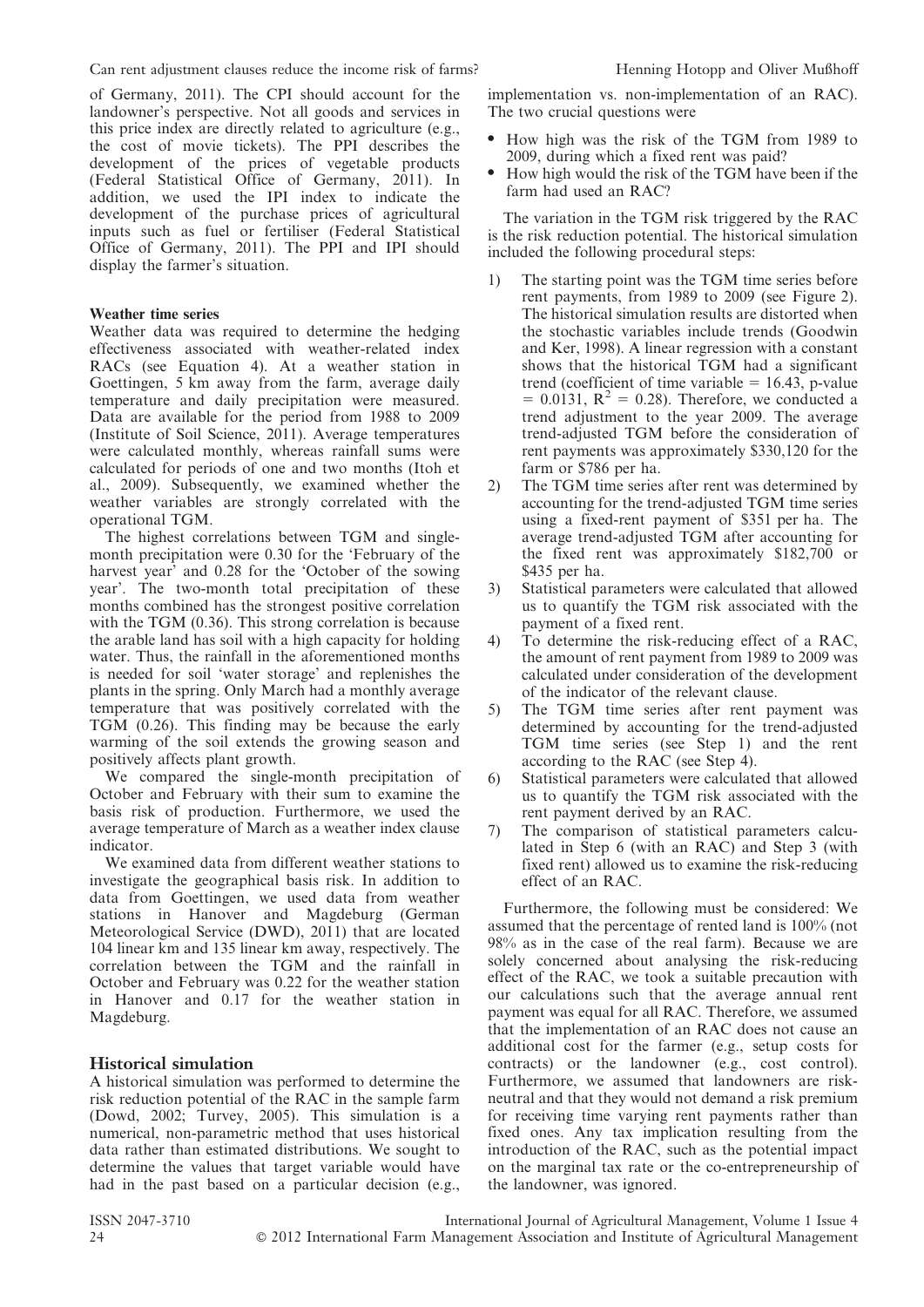#### Risk measures

Various risk measures were used to calculate the wholefarm risk reduction potential of the RAC. We determined the percentage of change in the standard deviation of the TGM time series caused by the RAC. The assumption of a normally distributed TGM cannot be rejected based on the Anderson-Darling or the Kolmogorov-Smirnov test. However, there are parametric distributions (e.g., the Weibull distribution) that describe our empirical TGM data distribution better than the normal distribution.

Because the standard deviation is of limited use for asymmetrical distributions (see Dowd, 2002), we calculated the percentage of change in the value at risk (VaR) compared with the reference scenario 'fixed-rent payment' to describe the risk reduction potential of the RAC. The VaR describes the loss of a particular risk position not exceeded by a given probability (confidence level) and within a given time horizon (Jorion, 2002). Although the VaR is often applied in the financial sector (see Jorion, 2002), it is increasingly used to measure agricultural risk (Odening and Hinrichs, 2003; Chen et al., 2006, Berg and Schmitz, 2008). Our calculations focused on the 90% confidence level (i.e., the expected loss at a maximum probability level of 90%). A VaR with a higher confidence level was less meaningful because we had annual data only and, therefore, a limited number of observations. We denote the VaR with 90% confidence level '90%-VaR'. The standard

Henning Hotopp and Oliver Mußhoff Can rent adjustment clauses reduce the income risk of farms?

deviation provides information regarding the 'general variations' of the TGM. The VaR provides information regarding the left tail of the distribution.

Furthermore, we indicated the probabilities by which a TGM of less than \$295 per ha (approximately 50% of the expected TGM) and TGM of less than \$224 per ha (approximately 33% of the expected TGM) was achieved.

## 4. Results

Table 1 shows the risk reduction potential of various RACs compared with a fixed rent payment.

Line 1 refers to the reference scenario 'fixed-rent payment'. An average TGM of \$435 per ha has a standard deviation of \$227 per ha. The 90%-VaR of \$254 per ha denotes that there is a 90% probability that the maximum expected reduction in annual TGM is not more than \$254 per ha and not less than (\$435–\$254) \$181 per ha. In the last two columns for fixed-rent payments, we see in 38% of all cases the TGM was below \$295 per ha and there was a 19% probability of being below \$224 per ha.

Line 2 shows that the standard deviation decreases by 12% (and the 90%-VaR decreases by 25%) with the introduction of an RAC based on internal revenues from winter wheat compared with the 'fixed-rent payment' reference scenario. The probabilities of a

| <b>RACs</b>    |                       |                                  | Standard<br>deviation of<br><b>TGM</b> after<br>rent in USD/<br>hab | 90%-VaR of<br><b>TGM</b> after<br>rent in USD/<br>ha <sup>b</sup> | Probability in % of loss<br>higher than |                                     |
|----------------|-----------------------|----------------------------------|---------------------------------------------------------------------|-------------------------------------------------------------------|-----------------------------------------|-------------------------------------|
|                |                       |                                  |                                                                     |                                                                   | 50% of the<br>mean of<br><b>TGM</b>     | 66% of the<br>mean of<br><b>TGM</b> |
| 1              | Fixed-rent payment    | (Reference scenario)             | 227                                                                 | 254                                                               | 38                                      | 19                                  |
| $\overline{2}$ | Clause based on the   | Without deductible               | 201                                                                 | 189                                                               | 29                                      | 10 <sup>1</sup>                     |
|                | internal revenues     |                                  | $(-12%)$                                                            | $(-25%)$                                                          |                                         |                                     |
| 3              | from winter wheat     | With deductible                  | 208                                                                 | 189                                                               | 33                                      | 10                                  |
|                |                       |                                  | $(-9%)$                                                             | $(-25%)$                                                          |                                         |                                     |
| 4              | Clause based on the   | Without time lag                 | 229                                                                 | 208                                                               | 33                                      | 10                                  |
|                | national average of   |                                  | (0% )                                                               | $(-18%)$                                                          |                                         |                                     |
| 5              | winter wheat          | One-year time lag                | 255                                                                 | 274                                                               | 29                                      | 24                                  |
|                | revenues              |                                  | $(+12%)$                                                            | $(+8%)$                                                           |                                         |                                     |
| 6              | Clause based on the   | Without time lag                 | 215                                                                 | 213                                                               | 29                                      | 10                                  |
|                | regional average of   |                                  | $(-6%)$                                                             | $(-16%)$                                                          |                                         |                                     |
|                | winter wheat revenue  |                                  |                                                                     |                                                                   |                                         |                                     |
| $\overline{7}$ | Price index clause    | Without time lag                 | 223                                                                 | 229                                                               | 38                                      | 14                                  |
|                |                       |                                  | $(-2%)$                                                             | $(-10%)$                                                          |                                         |                                     |
| 8              | Weather index clause  | Sum of precipitation for October | 203                                                                 | 212                                                               | 29                                      | 14                                  |
|                | based on the weather  | and February                     | $(-11%)$                                                            | $(-17%)$                                                          |                                         |                                     |
| 9              | station in Goettingen | Average monthly temperature of   | 244                                                                 | 219                                                               | 33                                      | 19                                  |
|                |                       | March                            | $(+7%)$                                                             | $(-14%)$                                                          |                                         |                                     |
| 10             |                       | Monthly sum of precipitation for | 213                                                                 | 213                                                               | 33                                      | 10 <sup>1</sup>                     |
|                |                       | October                          | $(-6%)$                                                             | $(-16%)$                                                          |                                         |                                     |
| 11             |                       | Monthly sum of precipitation for | 210                                                                 | 226                                                               | 24                                      | 14                                  |
|                |                       | February                         | $(-7%)$                                                             | $(-11%)$                                                          |                                         |                                     |
| 12             | Weather index clause  | Sum of precipitation for October | 213                                                                 | 257                                                               | 29                                      | 24                                  |
|                | based on the weather  | and February                     | $(-6%)$                                                             | $(+1%)$                                                           |                                         |                                     |
|                | station in Hanover    |                                  |                                                                     |                                                                   |                                         |                                     |
| 13             | Weather index clause  | Sum of precipitation for October | 222                                                                 | 239                                                               | 33                                      | 39                                  |
|                | based on the weather  | and February                     | $(-3%)$                                                             | $(-6%)$                                                           |                                         |                                     |
|                | station in Magdeburg  |                                  |                                                                     |                                                                   |                                         |                                     |
|                |                       |                                  |                                                                     |                                                                   |                                         |                                     |

Notes: a. The expected TGM value after the rent payment was \$435 per ha, independent of the respective RAC.

b. The percentage of change in the respective risk measure compared with the fixed rent (Line 1) is displayed in parentheses.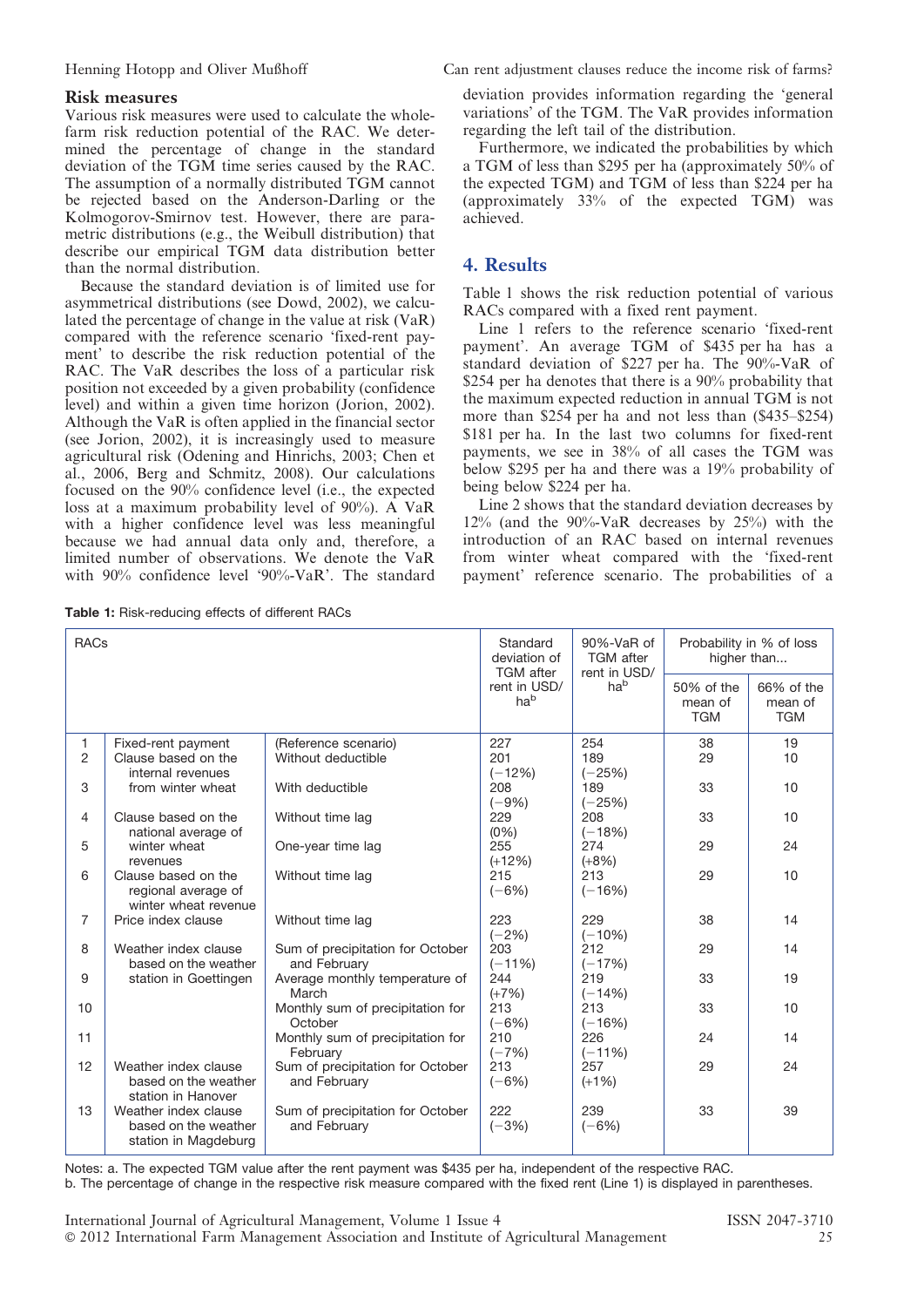TGM less than \$295 per ha and less than \$224 per ha are decreasing by 24% and 47% in relative terms and by 9% in absolute terms. The percentage of change in risk measurement is different in each case, but the RAC based on internal revenues from winter wheat shows independent of the considered risk measure a substantial risk reduction potential. However, this RAC is associated with moral hazard.

One could try to mitigate this problem by introducing a deductible. With a deductible of 25% (Line 3), the risk reduction potential tends to decrease compared with Line 2. The 90%-VaR and the probability of the TGM below \$224 per ha do not change. This finding is because these assessments are downside risk measures and because a deductible does not influence the rent adjustment when the TGM is low.

The clause based on the national average of wheat revenues represents a method of entirely avoiding moral hazard. Line 4 shows that this clause still reduces the 90%-VaR and the percentiles compared with the reference scenario. However, one also sees that the risk reduction potential is reduced considerably compared with the RAC based on internal wheat revenue (Line 2).

When one attempts to implement an RAC based on external average wheat revenues, the following must be mentioned with regard to the expected time lag in data availability and data aggregation level:

- The price and yield data from e.g. 2008 (Line 5) must be used to account for the one-year lag in data availability in the clause based on the national average of winter wheat revenues used to determine the rent adjustment in 2009. By doing so, the risk reduction potential will decrease substantially. The standard deviation and the VaR will increase compared with the reference scenario.
- When the RAC is based on a specific federal state average of wheat revenues, the risk reduction potential is slightly higher compared with the RAC based on national data (e.g., the change in the TGM standard deviation compared with the reference scenario is 6% in Line 6 and 0% in Line 4). Because only the aggregation level changed for the rentadjustment-related data, an improvement in the risk reduction potential may be due to the smaller geographical basis risk when using small-area data.

The price index clause (Line 7) is clearly inferior (in parts) to the clauses based on internal or external wheat revenues. The standard deviation was reduced by 2% compared with the reference scenario; the 90%-VaR was reduced by 10%. The probability of a TGM lower than \$295 per ha has not changed.

Line 8 displays the results concerning the RAC based on a precipitation index of 'October of the sowing year' and 'February of the harvest year'. By comparing all risk measurements with the reference scenario, one can notice a reduction in risk. Although this RAC was based on an external indicator, the standard deviation was reduced to \$203 per ha  $(11\%)$ , and the 90%-VaR was reduced to \$212 per ha (17%).

Lines 9 to 13 display the results for the alternative RACs; thus, they are not well-suited weather indices for the TGM. The results can be summarised as follows:

- In Line 9, the risk reduction potential of the RAC refers to the average temperature of March in Goettingen. Despite the fact that March has the highest positive correlation with temperature and the TGM, this clause has a lower risk reduction potential than the clause based on rainfall data in October and February (Line 8). The standard deviation of the TGM increases compared with the reference scenario. The risk reduction potential of the weather index clause in Line 8 and Line 9 is different due to a different basis risk of production because both rainfall and temperature are measured at the same distance from the place of production.
- Lines 10 and 11 refer to the RAC based on the total precipitation in October and February in Goettingen. They illustrate the basis risk of production and these results are similar to the temperature index clauses (Line 9). After comparing the one-month precipitation clauses with the two-month precipitation clause (Line 8), it becomes clear that combining the two months creates a greater risk reduction potential.

Lines 12 and 13 refer to the RAC based on the total precipitation in October and February measured at the weather stations in Hanover and Magdeburg. These data demonstrate the effect of the geographical basis risk. As the distance from the point of production in Goettingen (Line 8) increases from Hanover (Line 12) to Magdeburg (Line 13), the risk reduction potential of the respective RAC significantly decreases because the correlation with precipitation decreases as distance increases. The results of the temperature index clauses based on the weather data from Hanover and Magdeburg that are structured like those in Line 9 are not listed in Table 1. A similar pattern is observed with variations in the rainfall index: as the distance increases, the RAC risk reduction potential decreases. However, this decrease in the risk reduction potential is smaller because temperatures are more strongly spatially correlated with the agricultural production than precipitation (Norton et al., 2010).

## 5. Conclusion

The proportion of rented land has recently increased in the agricultural sector in general and in Germany in particular. Consequently, farm risk, especially financial risks, has also increased, which makes innovative risk management tools such as RACs more interesting. This paper aimed to determine the risk reduction potential of various RACs at the farm level.

Our calculations showed that the risk reduction potential of various RACs differ considerably from each other. In all, the achieved risk reduction level for all investigated clauses was not high. This result might explain why RACs have not been widely used thus far. However, RACs induce the fluctuation of only one cost factor. The much debated clauses based on internal prices or revenues are connected with moral hazard. Therefore, they are associated with high control and monitoring costs. The implementation of an RAC based on external and objectively measurable indicators is cost-effective. However, it is apparent that clauses based on national price indices are virtually ineffective. The weather index clause suggested in the present paper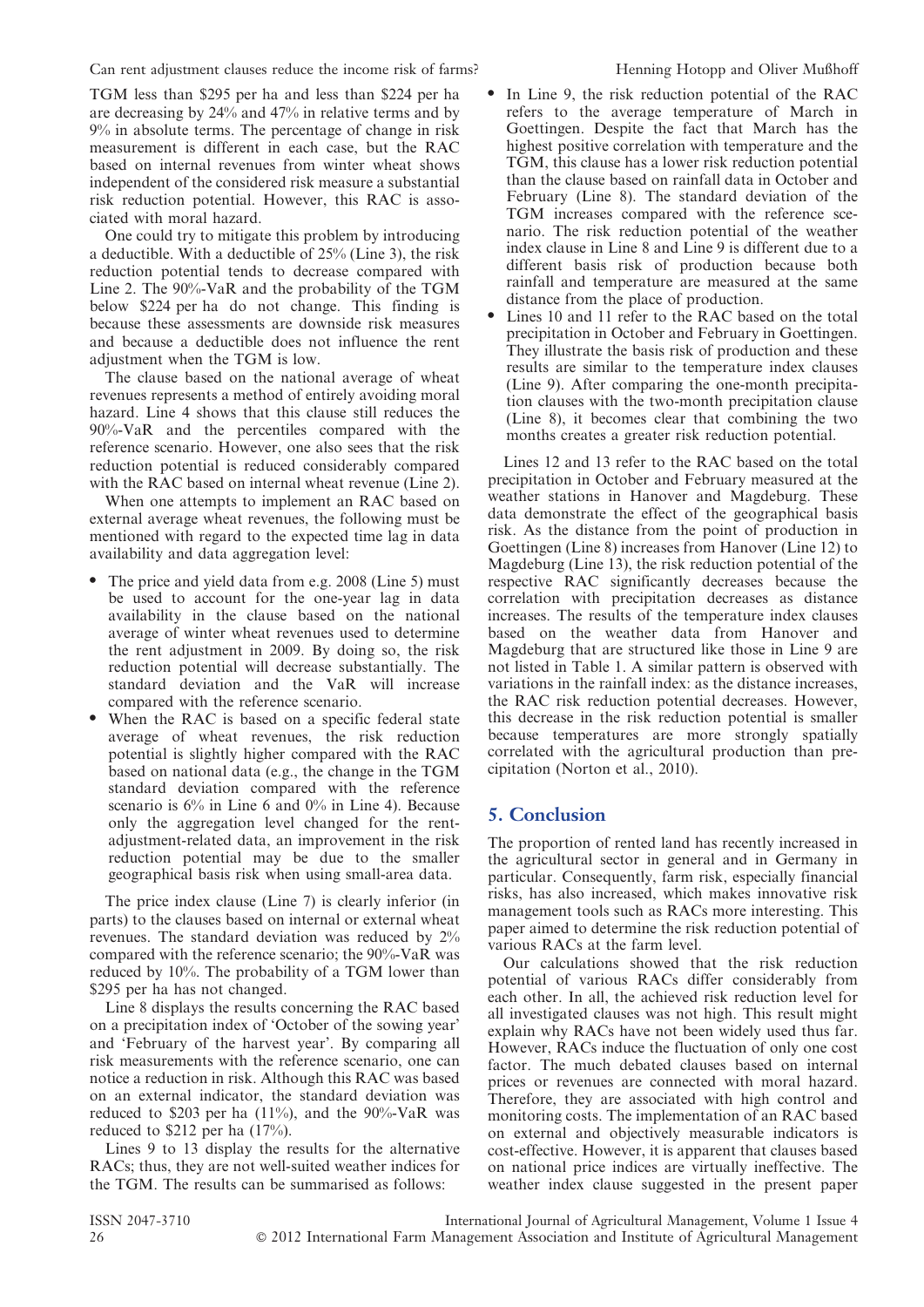(which was based on rainfall data measured outside the farm) was many times more effective than the other clauses examined using external indicators. We conclude from our results that implementing RACs makes sense when they feature off-site measured weather-indices.

This paper is based on the data of one farm (i.e., the risk reduction potential was examined using an exemplary analysis). Investigating the extent to which our results can be replicated would be interesting, especially using farms in other countries or other types of farms to calculate the risk reduction potential. However, we would not expect qualitative differences because the nature of the RAC we examined does not change when other operational data are used.

Following an advice of a reviewer it is important to note that, in times of changing weather patterns due to global climate change, some farmland might become difficult to rent, if the landowner does not agree to an RAC. In addition, some landowners may find it beneficial to agree to an RAC to improve their risk management (e.g., when the RAC is negatively correlated with other income sources).

## About the authors

Henning Hotopp is currently a research fellow and doctoral student at the Farm Management Group of the Department of Agricultural Economics and Rural Development of the Georg-August-University Goettingen (Germany) where he also studied Agricultural Sciences (B.Sc. and M.Sc.) with a focus on 'Economic and Social Sciences in Agriculture'.

Prof. Dr. Oliver Mußhoff is a professor of agricultural economics at the Georg-August-University Goettingen, Germany. In various publications he addressed issues of risk analysis and risk management. Research foci are on real options, weather derivatives and climate change.

## Acknowledgements

The authors thank the two anonymous reviewers and the editor for their helpful comments. We also gratefully acknowledge financial support from Deutsche Forschungsgesellschaft. Furthermore, the authors wish to extend special thanks to Jessica Olbrich for language assistance.

#### REFERENCES

- Allen, Douglas W. and Lueck, Dean. 1999. Searching for Ratchet Effects in Agricultural Contracts. Journal of Agricultural and Resource Economics 24 (2): 536–552.
- Barry, Peter J., Moss, Lee Ann M., Sotomayor, Narda L. and Escalante, Cesar L. 2000. Lease Pricing for Farm Real Estate. Review of Agricultural Economics 22 (1): 2–16.
- Bellemare, Marc F. 2009. Sharecropping, Insecure Land Rights and Land Titling Policies: A Case Study of Lac Alaotra, Madagascar. Development Policy Review 27 (1): 87–106.
- Berg, Ernst and Schmitz, Bernhard. 2008. Weather-Based Instruments in the Context of whole-Farm Risk Management. Agricultural Finance Review 68 (1): 119–133.
- Breustedt, Gunnar, Drepper, Christian and Latacz-Lohmann,<br>Uwe. 2010. Wie können Marktfrucht- und Uwe. 2010. Wie können Marktfrucht- und Veredelungsbetriebe auf zunehmende Ertrags- und Preisrisiken reagieren? Auswirkungen der Finanzkrise und

Henning Hotopp and Oliver Mußhoff Can rent adjustment clauses reduce the income risk of farms?

volatiler Märkte auf die Agrarwirtschaft, Schriftenreihe der Rentenbank 26, 89–120.

- Chamber of Agriculture Lower Saxony (FID). Richtwert-Deckungsbeiträge Landwirtschaftskammer Niedersachsen (Benchmark Gross Margins). Hanover, different years.
- Chen, Gang, Roberts, Matthew C. and Traen, Cameron S. 2006. Managing Dairy Profit Risk Using Weather Derivates. Journal of Agricultural and Resource Economics 31 (3): 653– 666.
- Dowd, Kevin. 2002. An introduction to market risk measurement. Wiley Finance, John Wiley & Sons, LTD.
- European Central Bank. 2011. European foreign exchange reference rates. http://www.ecb.int/stats/exchange/ eurofxref/html/index.en.html, Last Access: 27.10.2011.
- Federal Statistical Office of Germany (Statistisches Bundesamt Deutschland). 2011. http://www.destatis.de, Last Access: 12.04.2011.
- Food and Agriculture Organization of the United Nations (FAOSTAT). 2011. URL: http://faostat.fao.org, last Access: 14.04.2010.
- Fukunaga, Keita and Huffman, Wallace E. 2009. The Role of Risk and Transactions Costs in Contract Design: Evidence from Farmland Lease Contracts in U.S. Agriculture. American Journal of Agriculture Economics 91 (1): 237–249.
- German Meteorological Service (DWD). 2011. Weather data for Hanover and Magdeburg for 1989–2009; URL: http://www. dwd.de; Last Access: 14.04.2011.
- Ghatak, M. and Pandey, P. 2000. Contract choice in agriculture with joint moral hazard in effort and risk, Journal of Development Economics 63, 303–326.
- Goodwin, Berry K. and Ker, Allan P. 1998. Nonparametric Estimation of Crop Yield Distributions: Implications for Rating Group-Risk Crop Insurance Contracts. American Journal of Agricultural Economics 80 (1): 139–153.
- Institute of Soil Science, University of Goettingen. 2011. Weather data for Goettingen from 1983 till 2010. (http://www.unigoettingen.de/de/98158.html), Last Access: 14.01.2011.
- Itoh, Hirotake, Hayashi, Shigeki, Nakajima, Takashi, Hayashi, Tomohito, Yoshida, Hozumi, Yamazaki, Koou and Komatsu, Teruyuki. 2009. Effects of Soil Type, Vertical Root Distribution and Precipitation on Grain Yield of Winter Wheat. Plant Production Science 12 (4): 503–513.
- Jorion, Philippe. 2002. Value at Risk. The New Benchmark for Managing Financial Risk. Second Edition. McGraw-Hill Professional.
- Kassie, Menale and Stein, Holden. 2007. Sharecropping efficiency in Ethiopia: threats of eviction and kinship. Agricultural Economics 37 (2): 179–188.
- Lower Saxony Statistical and Communication Technology<br>Centre (LSKN) (Landesbetrieb für Statistik und Centre (LSKN) (Landesbetrieb für Statistik und<br>Kommunikationstechnologie Niedersachsen). 2011. Kommunikationstechnologie Erntestatistik online. different years. (http://www.nls. niedersachsen.de), Last Access: 14.04.2011.
- Langemeier, Larry N. 1996. Crop-share or Crop-share/Cash Rental Arrangements for Your Farm. North Central Regional Extension publication No. 105, Kansas State University, Distribution Centre.
- Langemeier, Larry N. 1997. Fixed and Flexible Cash Rental Arrangements for Your Farm. North Central Regional Extension publication No. 75, Kansas State University, Distribution Centre.
- Musshoff, Oliver, Odening, Martin & Xu, Wei. 2011. Management of Climate Risks in Agriculture-Will Weather Derivatives Permeate? Applied Economics 43 (9): 1067–1077.
- Norton, Michael, Osgood, Dan and Turvey, Calum.G. 2010. Weather Index Insurance and the Pricing of Spartial Basis Risk. Selected Paper prepared for Presentation at the Agricultural & Applied Economics Association's 2010 AAEA, CAES & WAEA Joint Annual Meeting, Denver, Colorado 2010.
- Odening, Martin and Hinrichs, Jan. 2003. Using Extreme Value Theory to Estimate Value-at-Risk. Agricultural Finance Review 63 (1): 55–73.